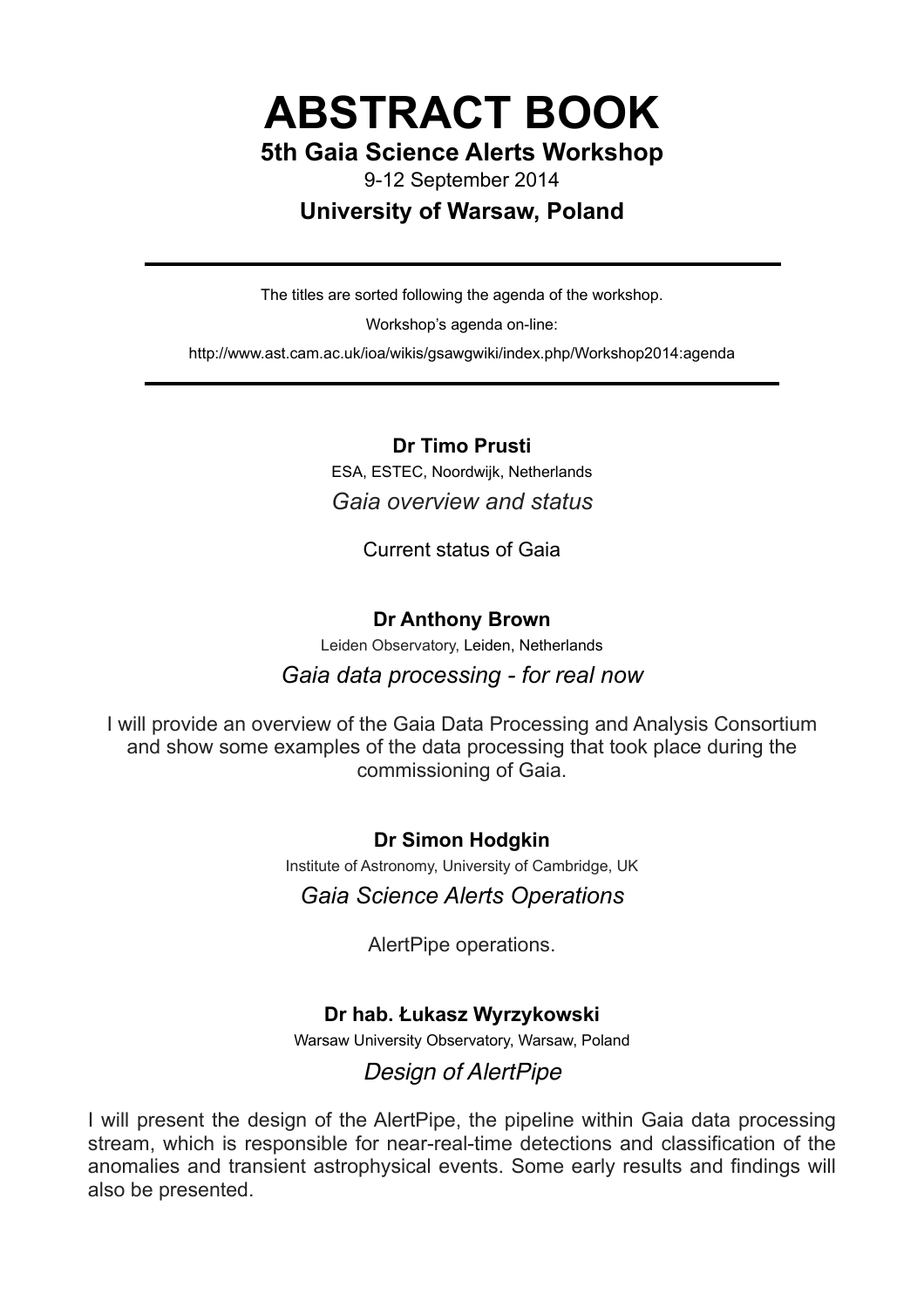# **Dr Guy Rixon**

Institute of Astronomy, University of Cambridge, UK

# *Technical challenges and solutions for Gaia Science Alerts*

An update on the evolution of the Gaia alerts pipeline to deal with the early-mission data-stream.

# **Nadia Blagorodnova**

Institute of Astronomy, University of Cambridge, UK

# *Gaia: a Supernova Discovery Machine*

Gaia is ESA's global space astrometry satellite, which launched in Dec 2013, to embark on its full-sky 5 year mission. During early summer 2014 it is expected to complete its commissioning phase. It will then carry out an Ecliptic Pole Scanning Mode set of observations for initialisation and validation purposes. The full-sky nominal operation mode will then commence. In this talk I will present the power of Gaia for transient discovery, and in particular how Gaia will detect a significant number of supernovae. I will detail Gaia's expected capabilities with special attention to: its ability to localise nuclear transients (Blagorodnova et. al., in prep.); the performance of GS-TEC[Gaia Spectro-photometry - Transient Events Classifier] (Blagorodnova et. al, 2014), the automated realtime classification of low-resolution Gaia spectro-photometry; status of the ground based follow-up and validation campaigns and the first performance results from the Ecliptic Pole Scanning Phase.

## **Dr George Seabroke**

Mullard Space Science Laboratory (MSSL), University College London (UCL), UK

# *Gaia Radial Velocity Spectrometer follow-up of Gaia Science Alerts*

I will present commissioning results from Gaia's Radial Velocity Spectrometer (RVS) and how RVS can provide spectroscopic follow-up of Gaia Science Alerts (GSA). The GSA pipeline is being commissioned using 28 days of undisturbed Ecliptic Pole Scanning Law data from 25th July to 22nd August 2014. The RVS spectra from this period is being processed using the DPAC-CU6 Spectroscopic Processing pipeline running at the Mullard Space Science Laboratory (MSSL). If possible, I will present calibrated RVS spectra of potential alerts detected by the GSA pipeline.

## **Dr Nami Mowlawi**

University of Geneva, Geneva Observatory, Switzerland *CU7 variability processing and analysis* 

We present the variability processing and analysis that is being put in place in CU7 to process the Gaia data of variable objects. We highlight the aspects that are of interest to both CU7 and the Gaia Science Alerts team in CU5, and mention the synergies that are to be developed between the two groups.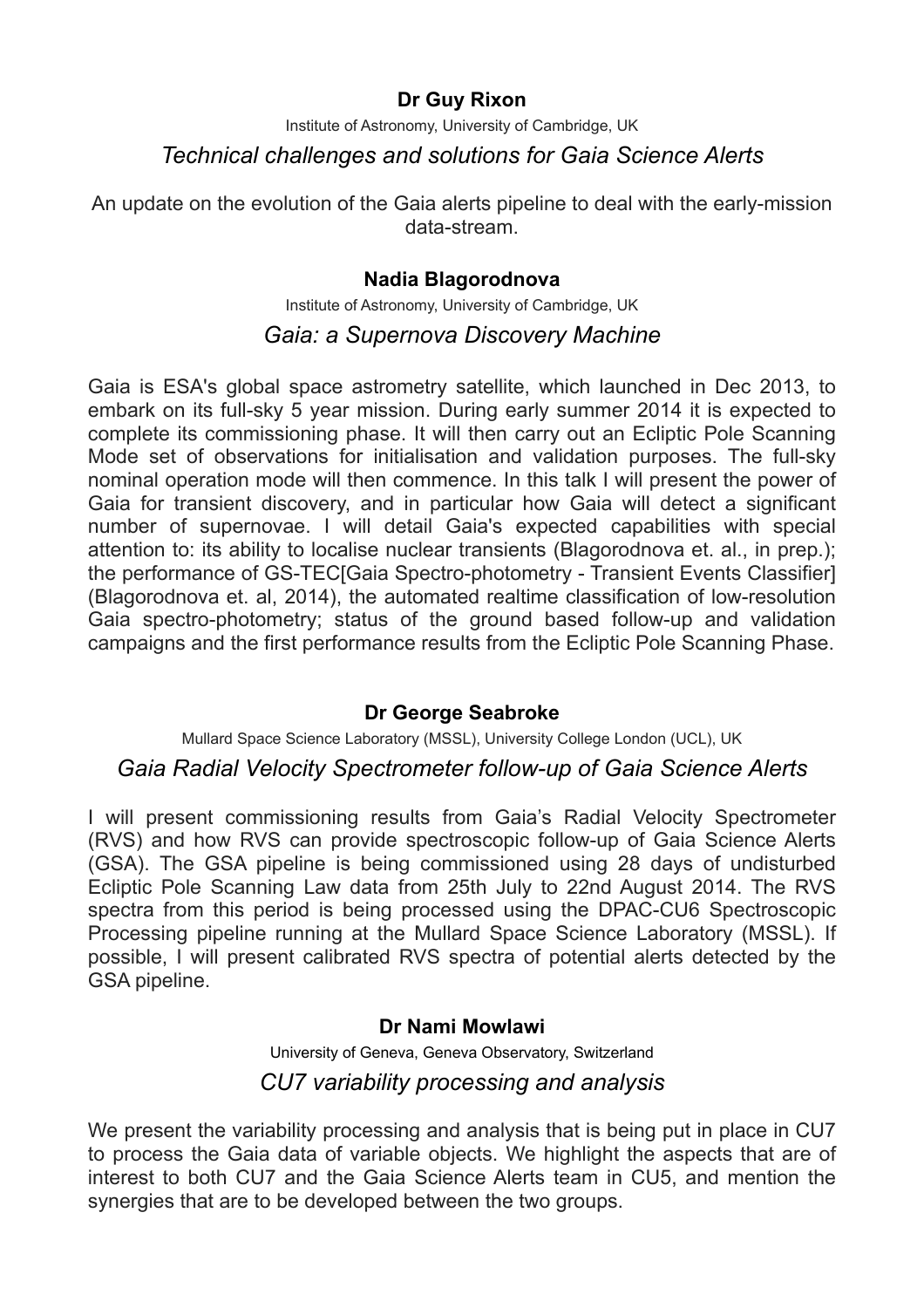#### **Christine Ducourant**

Laboratoire d'Astrophysique de Bordeaux, Bordeaux University, Observatoire de Bordeaux, France

# *The millions of tiny galaxies that Gaia is observing*

Gaia's main goal is to study the Milky Way and its stellar content and to provide us with their highly accurate astrometric and photometric parameters. However the satellite will also survey many others objects. Especially Gaia will observe a few millions of tiny galaxies of the local Universe and will give us a unique chance to access to a whole sky survey of these objects that no ground-based survey has recorded. The high resolution of Gaia's observations, privilege of space astronomy, will allow the observation of small galaxies that could not be resolved from ground base surveys such as Sloan Digital Sky Survey, we present the "Extended Object" DU470 work to retrieve the morphology of such objects.

## **Dr Grainne Costigan**

Leiden Observatory, The Netherlands

# *CU9: Design and Implementation of the Gaia Catalogue*

CU9 is the Gaia catalogue and archive coordination unit. The work packages of this unit include infrastructure and catalogue design, validation of data, advanced visualisation techniques and outreach. I will introduce some of these areas of work, as well as the release scenarios for the catalogue and how science alerts will work along side the archive.

## **Dr Massimo Turatto**

INAF - Osservatorio Astronomico di Padova, Italia

## *Asiago supernova programme*

## **Andrzej Piascik**

#### Astrophysics Research Institute - Liverpool John Moores University, UK *A Spectrograph for the Rapid Analysis of Transients*

The Spectrograph for the Rapid Acquisition of Transients (SPRAT) is a long-slit, low resolution ( $R = -350$ ), operating in the visible (400-800 nm) wavelengths and was developed by the Astrophysics Research Institute in Liverpool. It will perform rapid spectral classification of faint ( $V \sim 20$ ) objects. Its primary purpose is to provide follow-up observations for transients detected by Gaia, iPTF (intermediate Palomar Transient Factory), LOFAR (Low Frequency Array) and high energy satellites. The dispersive element is a volume phase holographic (VPH) transmission grating combined with a prism pair (grism) in a linear optical path. It will operate at one of two peak central sensitivities, 600nm or 550nm, selectable by rotation of the grism to a fixed orientation. The instrument is designed for fully robotic operation on the Liverpool Telescope (LT) situated at La Palma in the Canary Islands and will be deployed in September 2014. The VPH and prism combination and entrance slit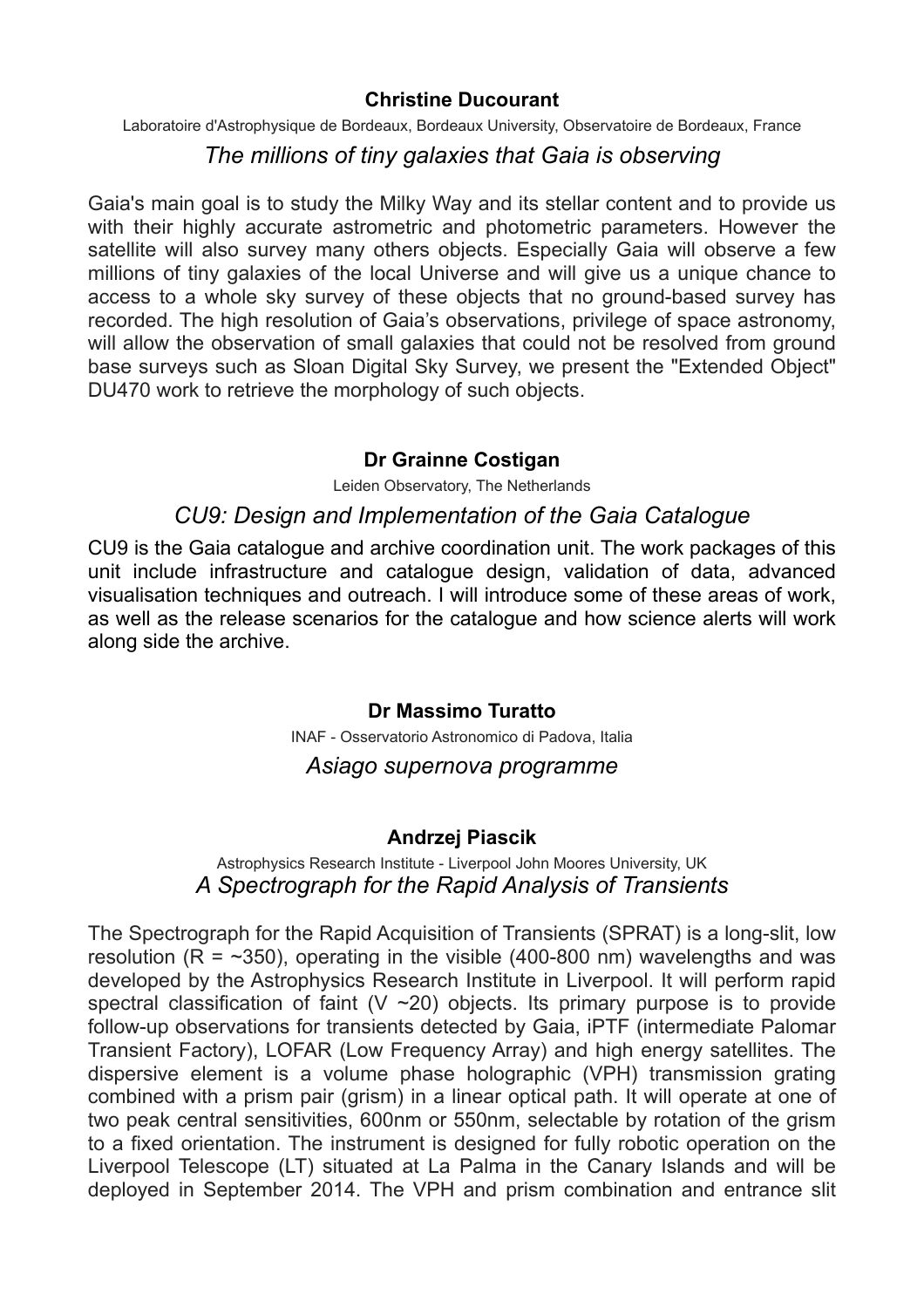are both deployable and when removed from the beam the collimator/camera pair allows the target field to be imaged directly onto the detector. This mode of operation provides optimal automatic acquisition of the target onto the slit location prior to spectrographic observation through World Coordinate System fitting. The slit may also be retracted during observation to allow slit-less spectroscopy.

## **Dr Morgan Fraser**

Institute of Astronomy, University of Cambridge, UK

*Validating Gaia Alerts with ground based spectroscopy* 

Ground based spectroscopy of candidate Gaia Alerts.

# **Dr Simon Hodgkin**

Institute of Astronomy, University of Cambridge, UK *Spectroscopic follow-up of Gaia Alerts* 

## **Prof. dr hab. Andrzej Udalski**

Warsaw University Observatory, Warsaw, PL

# *OGLE-IV overview*

# **Dr Adam Miller**

Jet Propulsion Laboratory/Caltech, USA

# *Current and Future Palomar Time-Domain Surveys*

The Palomar Transient Factory (PTF) is a fully-automated, wide-field survey dedicated to optical studies of time-domain astronomy. PTF uses a  $\sim$ 7.8 sq. deg. camera mounted on the 1.2-m Samuel Oschin Telescope at Palomar Observatory. All aspects of the survey, from telescope operations to data processing to transient discovery to photometric follow-up are roboticized and proceed without human intervention. In my talk, I will briefly describe the PTF survey, provide some scientific highlights related to the discovery of explosive and eruptive variables, and discuss potential synergistic experiments between PTF and Gaia. Finally, I will close with a brief description of the Zwicky Transient Facility (ZTF; first light in 2016), the next generation Palomar time-domain survey, which will survey the sky  $~10$  times faster than PTF

## **Dr Dorota Skowron**

Warsaw University Observatory, Warsaw, Poland *The All-Sky Automated Survey for Super Novae* 

Even in the modern era, only human eyes survey the entire optical sky for the violent, variable, and transient events that shape our universe. To change this, we have built and implemented the All-Sky Automated Survey for Supernovae (ASAS-SN). This is a long-term project designed to monitor the extragalactic sky down to V~17 mag every 2-3 days using multiple telescopes, hosted by LCOGT, in the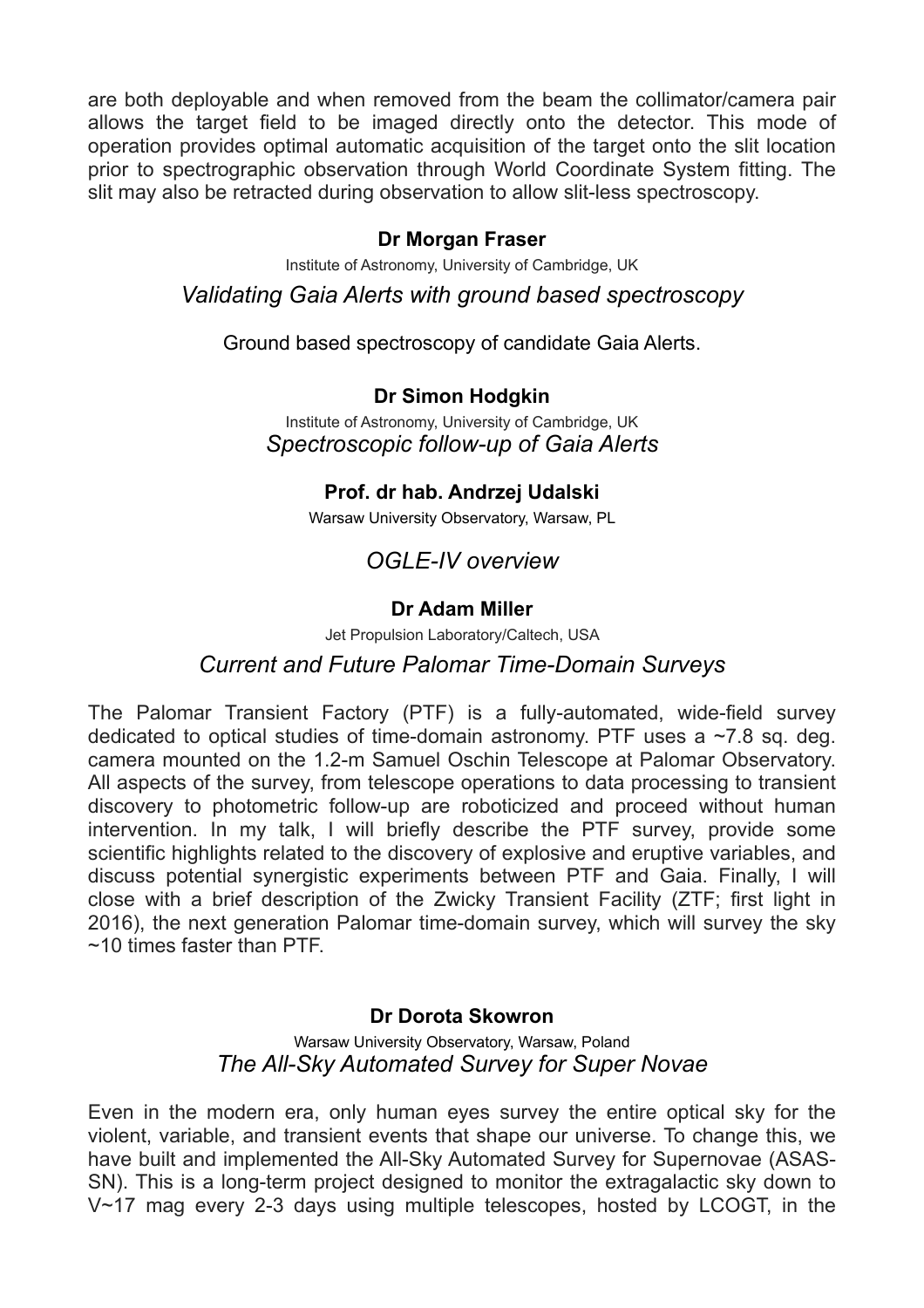northern and southern hemispheres. Our telescopes consist of commercially available telephoto lenses and CCDs, so future expansion is straightforward. The primary focus of the survey is to find bright nearby supernovae (SNe) and other transient sources. We began running our real-time search for variable sources in late April 2013 with our first unit, "Brutus", and in May 2014 we have deployed "Cassius" in Chile. ASAS-SN has already found ~40 bright nearby SNe and outbursts from 200+ cataclysmic variable stars, many M-dwarfs, young stellar objects (YSO), AGN and a tidal disruption event 200 Mpc away. ASAS-SN is an ongoing survey which, judging by its current success and future expansion, promises to be innovative and prolific for years to come.

#### **Dr Cosimo Inserra**

Queen's University Belfast, UK

## *Overview of PESSTO*

I am going to give an overview of PESSTO at the end of the second year. I will talk about what data are currently available, our timescales for data release (quick and final) and what we want to improve from SSDR1 to SSDR2. I will also show a quick comparison between PESSTO and other transient related searches, as well as an overview of the science topics treated and what is the scientific contribution PESSTO offered so far and what we want to achieve. Last but not the least, I will discuss about a future collaboration between Gaia and PESSTO.

## **Dr Heather Campbell**

Institute of Astronomy, University of Cambridge, UK

## *Type Ia Supernovae - Gaia*

As Type Ia Supernovae surveys become increasingly large, systematic errors are now dominating the cosmological constraints. Studying SNe Ia as a function of the host galaxy is becoming increasingly important, as there appears to be many correlations between SNe Ia and host galaxy. It has been shown that not accounting for these correlations is one of the largest systematic errors in SNe Ia cosmological constraints. The photometrically classified SDSS-SN sample is a large homogenous sample useful for studying some of these interesting correlations. Including mass, metalicity and star formation rates. We also investigate galaxy spectra taken at the location of the SN for correlations. The large low redshift sample of SNe Ia from Gaia will enable study these correlations in much more detail in the future.

#### **Dr Seppo Mattila**

University of Turku, Finland

#### *Supernovae in nuclear environments*

Most searches are neglecting the supernovae that occur within the nuclear regions of galaxies and their nature and rate of explosion therein, especially in the most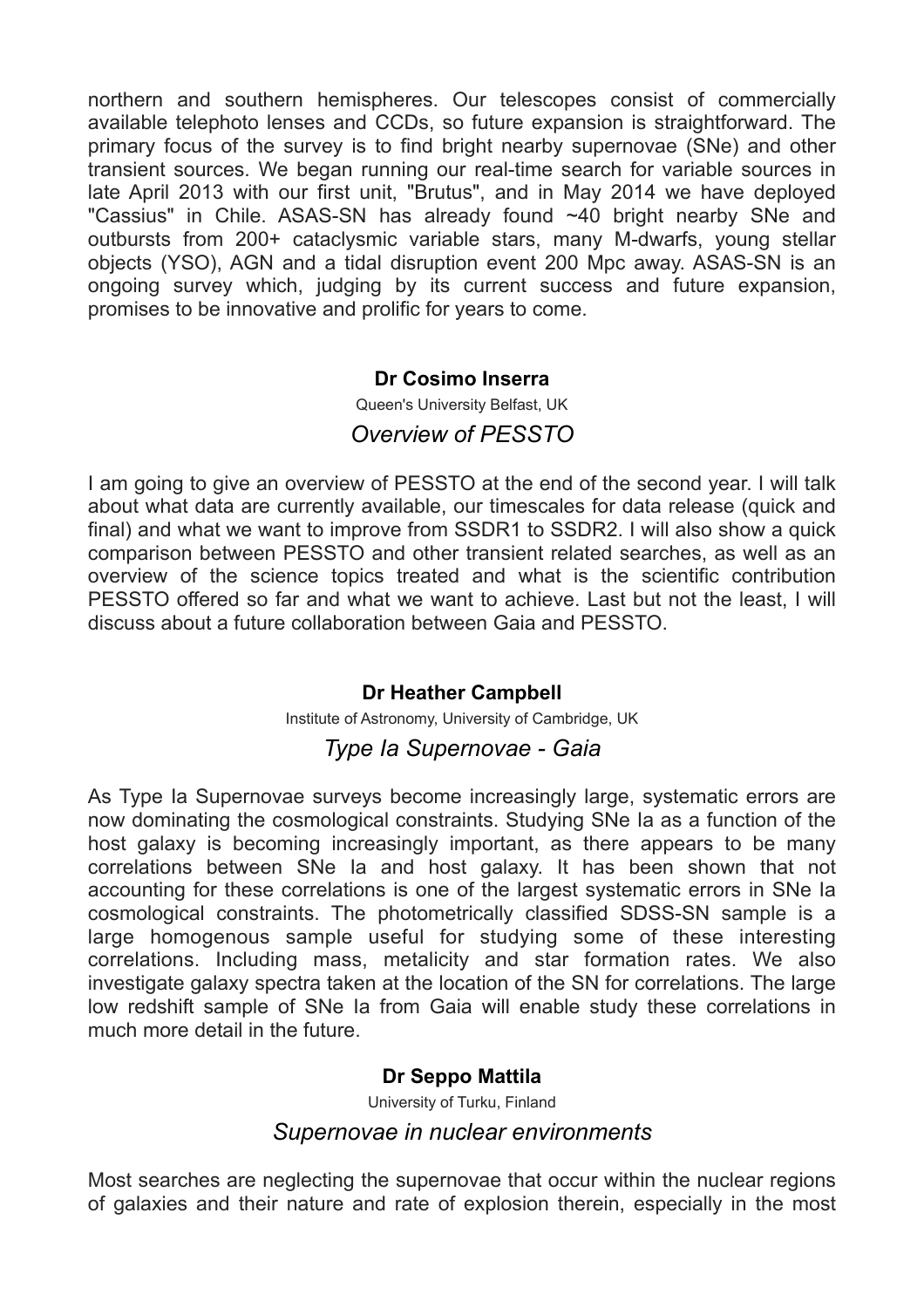actively star forming galaxies, have remained largely unknown. In this talk I describe our efforts using high spatial resolution near-IR and radio observations to detect and study supernovae within the heavily dust-obscured nuclear environments. I will also discuss the potential of Gaia to discover supernovae within the unobscured nuclear regions of galaxies over the whole sky.

## **Dr Elme Breedt**

University of Warwick, Coventry, UK

## *Accreting compact objects in the transient sky*

Compact interacting binaries will be responsible for a large fraction of the transients observed by Gaia, be they supernova explosions, nova eruptions or accretion disc instabilities that result in dwarf nova outbursts. The study of these transient populations is key to improve our understanding of accretion physics and binary evolution. Gaia will have the advantage of a well-determined sampling pattern and constant limiting magnitude, independent of weather effects, so that selection effects can be accurately modeled. I will present recent results from the Catalina Real-time Transient Survey (which closely resembles Gaia in terms of limiting magnitude, duration, and total number of epochs) as a showcase for the scientific potential of Gaia transients. The large number (1000+) of cataclysmic variables discovered in CRTS allowed us to study the faint end of the accreting white dwarf population, and it also revealed a number of rarer systems such as ultra-compact double degenerate binaries and, potentially, X-ray binaries. I will briefly discuss our plans for follow-up observations, Pro-Am collaborations, and an online data base for the Gaia CVs.

#### **Dr Peter Jonker**

SRON, Netherlands Institute for Space Research & Radboud University Nijmegen, The Netherlands

# *The Gaia Science Alerts potential for discovering intermediate-mass black holes*

In this presentation I will discuss the potential of Gaia for discovering intermediatemass black holes. The emphasis will be on the use of the Science Alerts to this end. I will also show possible results related to the data coming out in the first release. In addition, I will highlight the potential, and in specific cases, the crucial importance of follow-up or even simultaneous observations of the region of the sky covered by the Gaia scans using in particular X-ray and radio observatories.

## **Thomas Wevers**

RU Nijmegen, The Netherlands

# *Probing a new region of phase-space: very short timescale variability with Gaia*

The phase-space of astrophysical transients in the optical is relatively well-sampled at a large range of timescales, except at the very short end. It is hard to obtain high-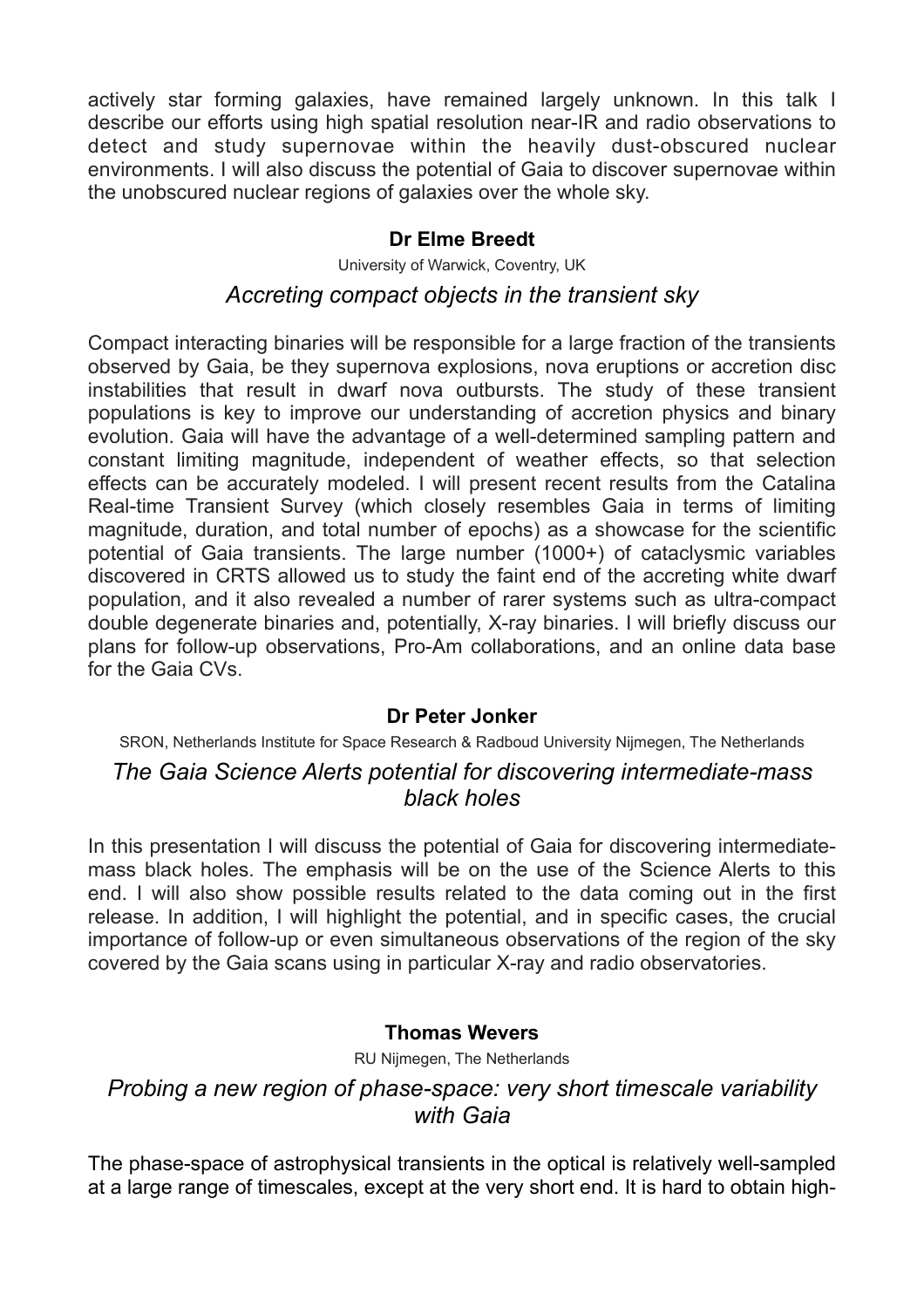quality data on timescales of seconds to minutes from the ground due to atmospheric limitations. Gaia however provides an excellent opportunity to explore the shortest timescales, as it will provide ~mmag-precision photometry with a sampling of 4.4s. We are currently setting up an effort for the detection and subsequent characterisation of very short (intra-CCD timescale) photometric transients in the Gaia Alerts framework, because the standard detection algorithms are likely to miss such extremely short duration events. It is clear that this problem is extremely sensitive to potential sources of (predominantly instrumental) contamination, therefore we need to characterise all sources of variability in the data in detail to be confident that any changes in brightness we are detecting are astrophysically real.

#### **Dr Jure Japelj**

University of Liubliana, Slovenia

# *Hunting for GRB afterglows with Gaia*

Gamma-ray burst (GRB) optical afterglows represent one of the potential transients that will be detected by Gaia. The expected number of detected afterglows in the lifetime of Gaia is low - a few tens of events - and their short-lived nature will make the ground-based follow-up observations especially challenging. Despite the difficulties, the Gaia-detected afterglows may provide an important contribution to the GRB field and therefore the effort to use the satellite as an afterglow detector should be pursued. I will present the areas of GRB science we can explore with the help of Gaia. Special attention will be given to the challenges of automatic afterglow classification and the subsequent ground-based follow-up observations.

## **Prof. Dan Maoz**

Tel-Aviv University, Israel *Fast Radio Bursts* 

## **Prof. Wyn Evans**

Institute of Astronomy, University of Cambridge, UK

## *Predicting Microlensing Events*

We estimate the number of predictable microlensing events for the GAIA five year mission and provide some specific examples.

#### **Dr Martin Dominik**

SUPA, University of St Andrews, UK

## *Measuring masses - Microlensing with Gaia*

With Gaia's technical capabilities, we will for the first time be able to observe the astrometric signature of a large number of gravitational microlensing events. For some of these, the mass of the lens objects in the Galactic disk can be inferred, leading to a measurement of the local mass function, including dark or faint objects such as black holes, neutron stars, white dwarfs, and brown dwarfs. Such a goal is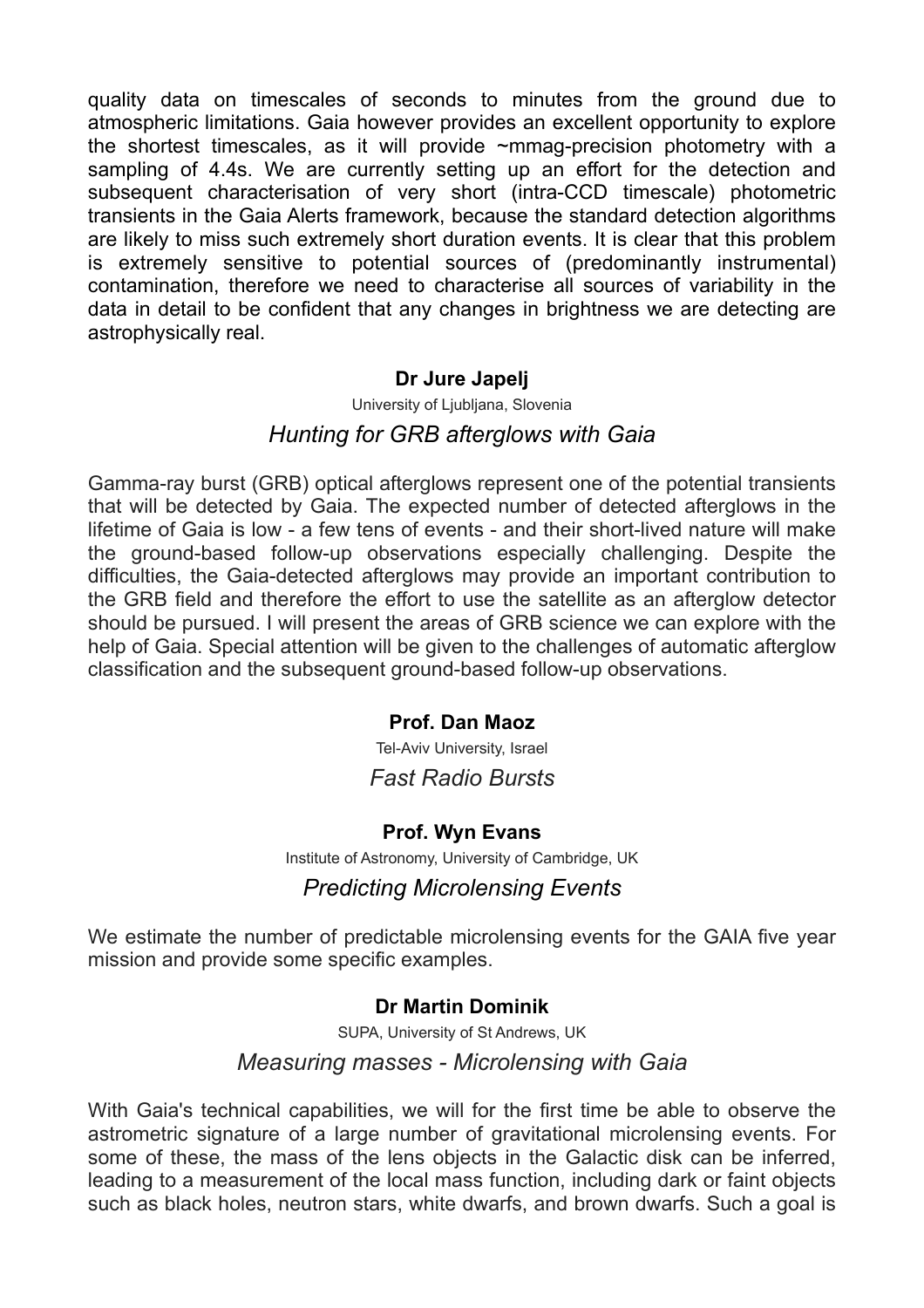best achieved if Gaia observations are complemented by photometric follow-up with a world-spanning telescope network. Gaia will not only detect ongoing microlensing events by means of their astrometric and/or photometric signature, but its precise measurements of proper motions allow rather accurate predictions of upcoming microlensing events. One such opportunity has already been identified to arise for Proxima Centauri.

#### **Dr Kailash Sahu**

Space Telescope Science Institute, Baltimore, USA

## *Astrometric Microlensing with GAIA*

I will discuss several projects involving astrometric microlensing with GAIA, including: (i) Astrometric microlensing by nearby high proper motion stars, (ii) Mass determination of planet-bearing lens stars towards the Galactic bulge, and (iii) Detection and mass determination of stellar remnants acting as lenses

#### **Sjoert van Velzen**

Radboud University Nijmegen, The Netherlands

# *Optical TDE and Gaia*

# **Dr Zsolt Paragi**

Joint Institute for VLBI in Europe (JIVE), NL

*Tidal Disruption Events and the search for Massive Black Holes (<10^6 Msun)*

# **Dr Krzysztof Hryniewicz**

University of Geneva, Switzerland *Search for TDE candidates with Swift BAT* 

Only a handful of tidal disruption events (TDE) have been detected at hard X-ray, even though the high-energy band is immune to absorption and contaminati on by the host galaxies. Depending on their peak luminosity and timing properties, these high energy flares could be connected with emission from a relati vistic jet or from the corona accompanying the accretion flow. We used the complete Swift BAT archive to search for hard X-ray flares with time scales cor responding to these expected for TDE. We extracted hard X-ray lightcurves for 53000 nearby galaxies in two energy bands and with various time binning. Pot ential candidates and their statistics will be presented and compared to theoretical expectations.

> **Dr. John Davies** Astronomy Technology Centre, Edinburgh, Scotland

# *OPTICON*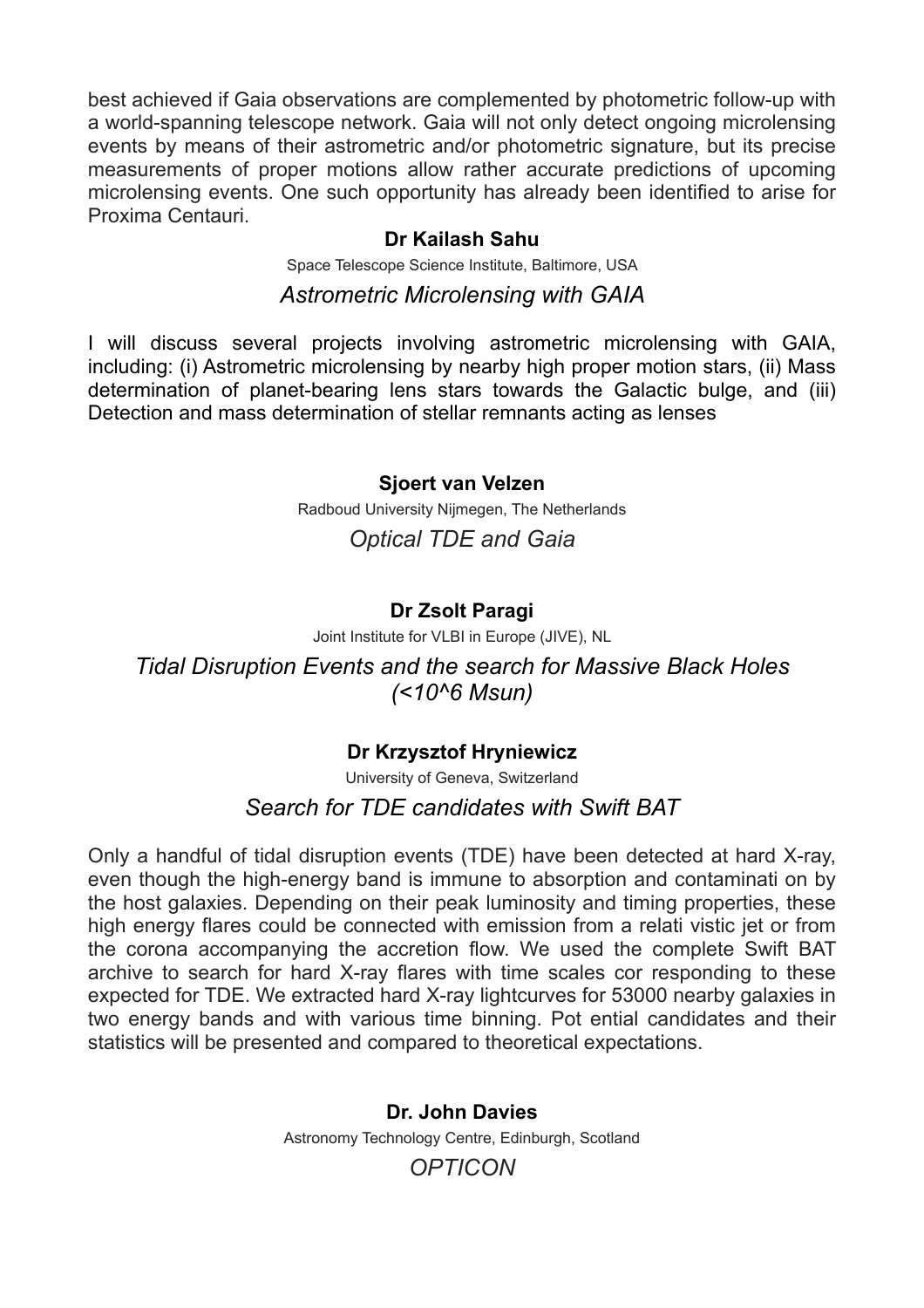## **Dr Anna Hourihane**

Institute of Astronomy, University of Cambridge, UK

# *Gaia outreach in the UK*

I will present the current UK Gaia outreach activities and plans for an Alerts-based schools outreach programme.

#### **Dr hab. Łukasz Wyrzykowski**

Warsaw University Observatory, Warsaw, Poland *Time-domain Network within OPTICON* 

I will describe the activities within the OPTICON, which purpose is to facilitate organise the European resources of small and medium telescopes as a network for time-domain astronomy (variable stars and transients).

# **Dr Krzysztof Ulaczyk**

Warsaw University Observatory, Warsaw, Poland *Ephemeris tools for follow-up planning*

## **Liam Hardy**

University of Sheffield, UK

## *pt5m on La Palma - ready to follow up Gaia transients*

I will give a very brief update on the state of the telescope, including recent and upcoming upgrade work. I will detail a few recent observing campaigns conducted by the pt5m, and finish with information about our alert-handling software already in operation.

#### **Dr Hasan Esenoglu**

TUBITAK National Observatory & Istanbul University, Turkey

# *Photometric Contribution to Gaia Alerts from Robotic and Remote Control TUG*

TUBITAK National Observatory's (TUG) telescopes of 1.5m, 1m, and 60cm have been allocated to Gaia alerts at a certain rate. While the telescope of 1.5m contributes to both spectroscopy and photometry, the telescopes of 1m and 60cm have been only assigned photometric observations. All TUG telescopes have often succeeded tests of Gaia alerts. Critical observations on light curves of the follow-up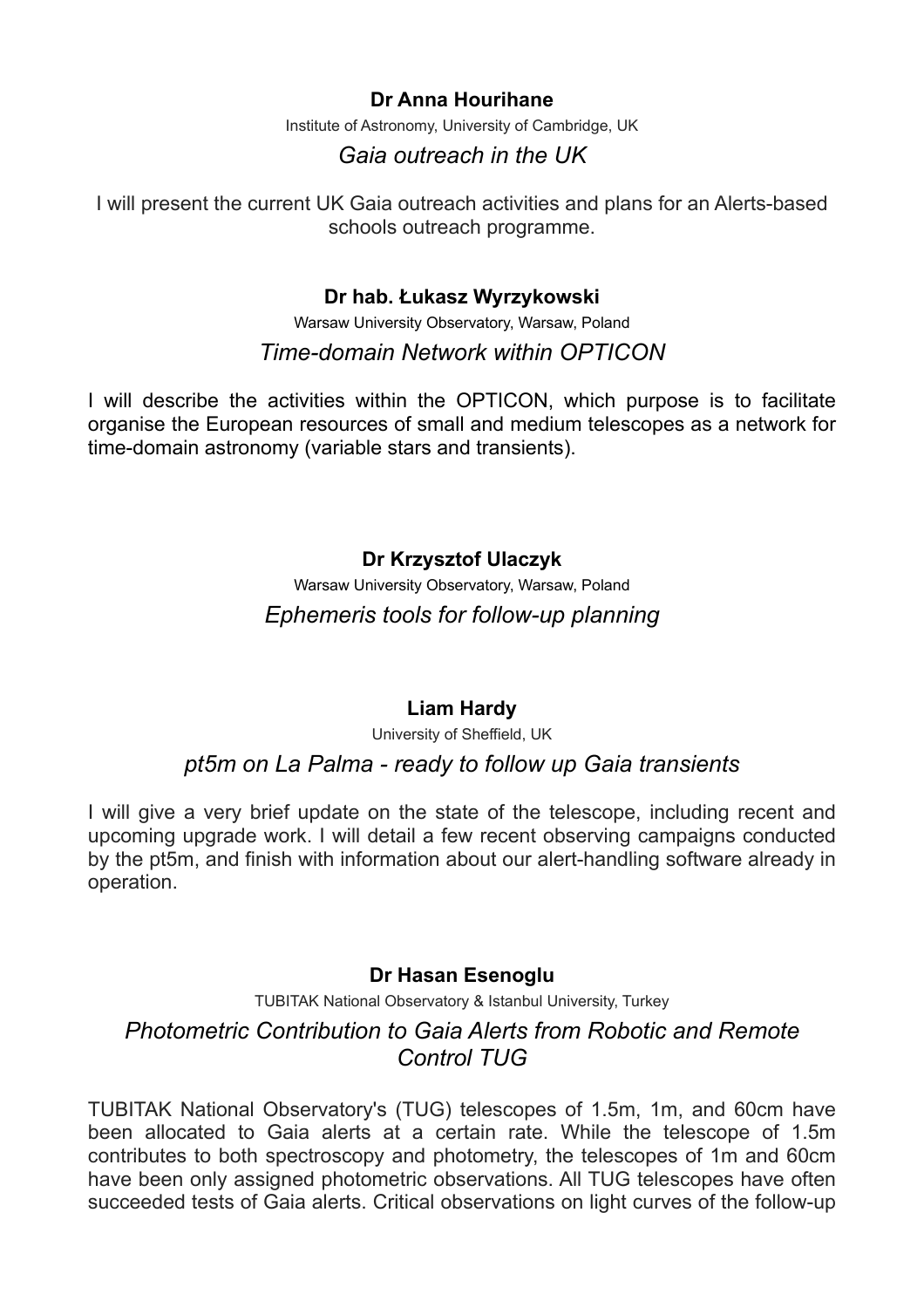Gaia alerts belong to TUG telescopes. TUG telescopes are ready to observe Gaia satellite alerts.

#### **Milan Stojanovic**

Astronomical Observatory in Belgrade, Serbia

# *Serbian-Bulgarian mini-network telescopes as a part of Gaia-Follow-Up Network*

We present an overview of our activities in the Gaia-Follow-Up Network which includes establishing Serbian-Bulgarian mini-network of telescopes, test observations and some results. Our network consists of five telescopes at thre sites, ASV in Serbia, Belogradchik and Rozhen in Bulgaria. Since one of the most important Gaia's requirements for photometric alerts is fast observation and reduction response, that is, submitting of observations within 24 hours. For that reason we have developed a pipeline. In line with possibilities of our new telescope (D(cm)/F(cm)=60/600) at the Astronomical Station Vidojevica (ASV, of Astronomical Observatory in Belgrade), we joined the Gaia-Follow-Up Network for Transients Objects (Gaia-FUN-TO) for the photometric alerts. During the next year we expect a new 1.4 m telescope at ASV site. The speed of data processing (from observation to calibration server) could be one day.

## **Dr Jochen Greiner**

# Max-Planck Inst for extraterrestrial Physics, Garching, Germany *GROND capabilities for Gaia transient follow-up*

GROND is a simultaneous 7-channel (400-2400nm) imager operated at the 2.2m Max-Planck telescope at La Silla (ESO). I will describe the capabilities of the instrument incl. reaction times on alerts, turn-around time for data analysis, and access details.

#### **Dr Chris Davis**

Astrophysics Research Institute - Liverpool John Moores University, Liverpool, UK *Time domain astronomy with the Liverpool Telescope* 

A brief overview of the Liverpool Telescope, Europe's premier robotic observatory, will be given. The LT specializes in delivering high-impact results in time-domain astrophysics, and is the largest facility of its kind in the world. The LT offers a range of optical instrumentation that includes imaging, spectroscopy, and polarimetery, and will shortly commission a new near-IR cameram and high-throughput spectrometer. The LT is certyainly very well suited to photometric and spectroscopic follow-up of all manner of GAIA transients.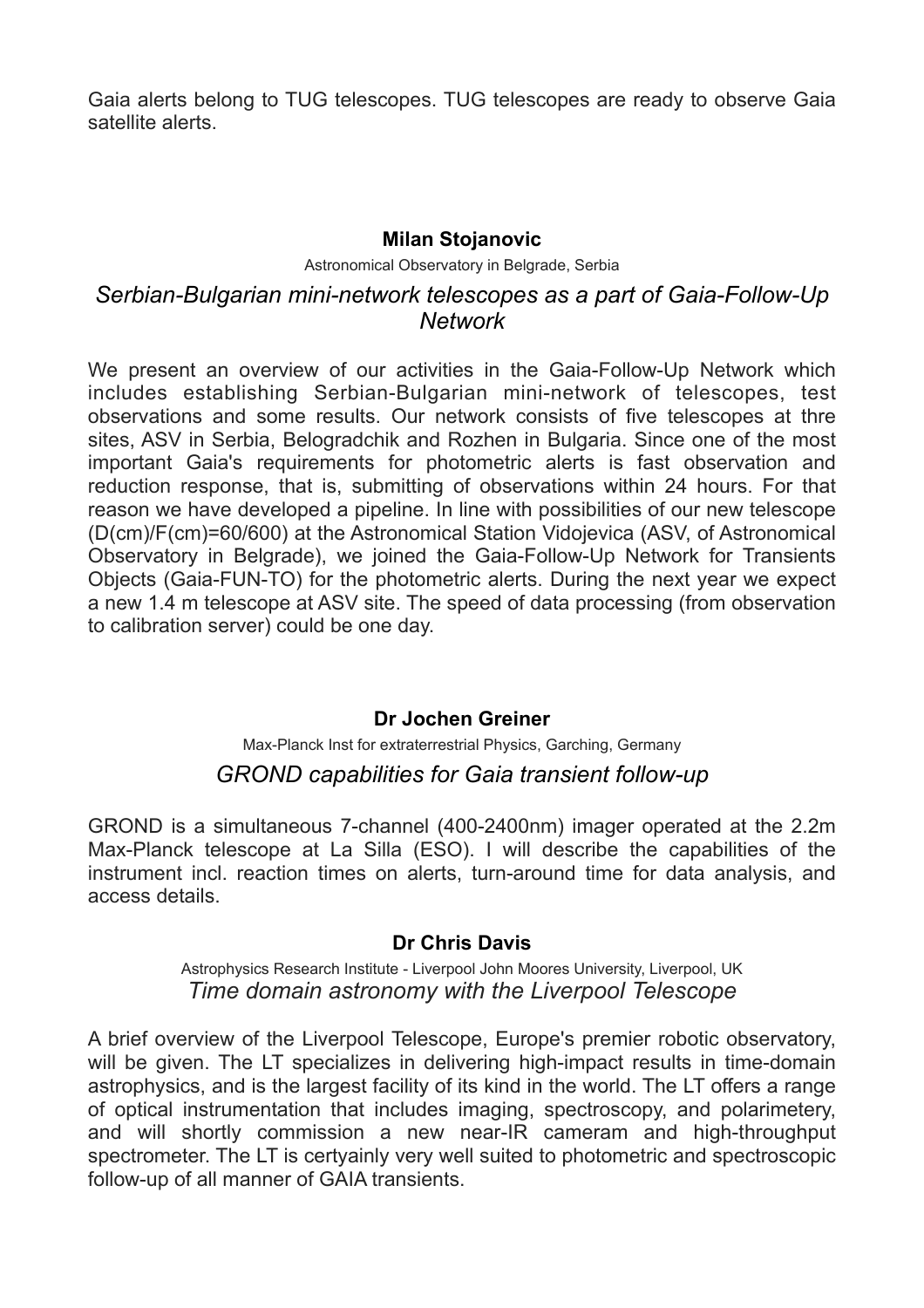#### **Prof. Werner Zeilinger**

Department of Astrophysics at the University of Vienna, Austria

#### *Gaia Science Alerts: Report on test observations*

Observations of transients at the Belgrade and Vienna Observatories within the framework of the Gaia Science Alerts Working Group.

#### **Prof. M. Dennefeld**(1)

W. Thuillot(2), S. Bouquillon(3), B. Carry(2), L. Jorda(4), J.-B. Marquette(1), D. Souami(5), P. Tanga(6), F. Taris(3), P. Tisserand(1), A. Le Van Suu(4,7)

(1) Institut d'Astrophysique de Paris, France, (2) IMCCE-Paris Observatory, France, (3) SYRTE-Paris Observatory, France, (4) Pytheas Institute, Marseille, France, (5) NAXYS, Namur Center for Complex Systems, Dept of Mathematics, Univ. of Namur, Belgium, (6) Observatoire de la Côte d'Azur, Nice, France, (7) Observatoire de Haute-Provence, Saint Michel, France

## *Joint observations for Gaia alerts at OHP*

 Science alerts will be soon triggered within the framework of the Gaia space mission. Accordingly, we have organized several means to be able to react to them from the Haute-Provence Observatory (OHP). The main telescope used there will be the 1.2m telescope which is equipped with a CCD camera. We will describe the specificities of that telescope and will briefly describe the other facilities of the observatory. Astrometric and photometric observations will be performed. Spectroscopic follow-up may also be possible for bright objects, pending the commissioning of a new, low-dispersion spectrograph. One of the main objectives is to participate in the Gaia-FUN-SSO network (Gaia Follow-Up Network for Solar System Obkects). This follow-up network, coordinated by IMCCE (Paris Observatory), will observe Solar System Objects newly detected from space by Gaia as these objects will not be re-observed by the satellite due to its scanning law. We will describe this network and its potentialities. Other objectives will be to react on alert for other transients: photometric follow-up for astrophysical objects which will not be uniformly monitored from space, or spectroscopic classification when possible. The main targets will be Supernovae, Novae, or other eruptive variables.

> **Lovro Palaversa**  Geneva Observatory, Switzerland *Geneva Observatory*